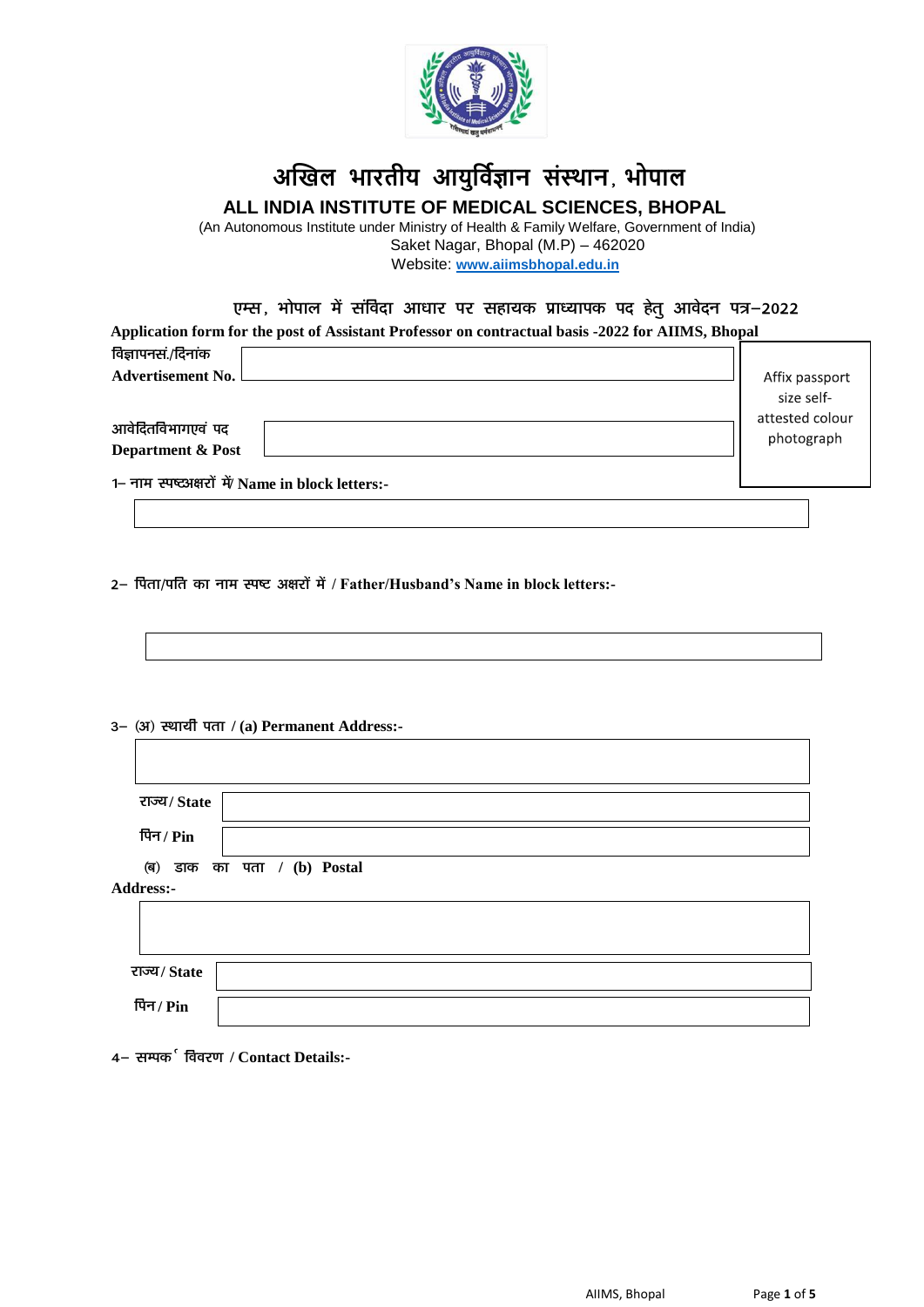| एस.टी.डी. कोड सहित फोन. नं<br><b>Phone No. with STD Code:</b><br>मोबाइल नं/ Mobile No.                                                                                                                                                                  |              |                 |                    |
|---------------------------------------------------------------------------------------------------------------------------------------------------------------------------------------------------------------------------------------------------------|--------------|-----------------|--------------------|
| ई-मेल/ E-Mail                                                                                                                                                                                                                                           |              |                 |                    |
| 5- प्रमाण पत्र क`अनसार जन्मतिथि<br>Date of Birth as per the certificate                                                                                                                                                                                 |              |                 |                    |
| साक्षात्कार की तिष्क्रो आय्<br>Age as on date of interview                                                                                                                                                                                              |              |                 |                    |
| 6– लिंग / Gender<br>संबंधित पर चिन्ह लगाएं / Tick the relevant                                                                                                                                                                                          | पुरुष / Male | महिला / Female  |                    |
| 7– क्या आप अजा./अजजा./अपिव/ई.डब्ल्यू.एस.<br>से संबंधित है<br>(हां/नहीं)                                                                                                                                                                                 |              |                 |                    |
| Are you a SC/ST/OBC/EWS Candidate? (Yes/No)<br>यदि हां, तो वर्ग का उल्लेख करें ( प्रमाण–पत्र संलग्न करे) अपिव की स्थिति मूं भारत सरकार के तहत आरक्षित पदों<br>पर नियुक्ति के लिए अभी हाल में वैध उपयुक्त प्राधिकारी द्वारा जारी प्रमाण-पत्र होना चाहिए। |              |                 |                    |
| If yes, mention the Category (attach relevant Supporting document. In case of OBC, the certificate<br>should be issued by the appropriate authority recently valid for appointment to the post reserved under<br>Govt. of India)                        |              |                 |                    |
| 8– क्या आप / Are You                                                                                                                                                                                                                                    |              | <b>By Birth</b> | <b>By Domicile</b> |
| (अ) जन्म से भारतीय नागरिक हैं अथवा अधिवास द्वारा ( संबंधित पर                                                                                                                                                                                           |              |                 |                    |
| चिन्हित कर) (a) A citizen of India by birth or by domicile?                                                                                                                                                                                             |              |                 |                    |
| 9– विकलांगता (Yes/No)<br>यदि हाँ तो<br>प्रतिशत का उल्लेख करें                                                                                                                                                                                           |              |                 |                    |
| Person with disability (PWD)/                                                                                                                                                                                                                           |              |                 |                    |
|                                                                                                                                                                                                                                                         |              |                 |                    |

10- शैक्षणिक योग्यता / Educational Qualification:-

**If yes, then mention the %**

| परीक्षा का नाम/    | विषय/विधा/विशि    | विश्वविद्यालय/ | पाठयक्रम को   | ऑतिम<br>परीक्षा      | अंक प्राप्त  | पाठ्यक्रम की       |
|--------------------|-------------------|----------------|---------------|----------------------|--------------|--------------------|
| Name of the        | ष्टता $\angle$    | संस्थान/       | पूर्ण करने की | उत्तीर्ण करने का     | की संख्या/   | अवधि/              |
| <b>Examination</b> | Subject/          | महाविद्यालय/   | तिथि/         | तथा वर्ष/<br>माह     | <b>Marks</b> | <b>Duration of</b> |
|                    | Discipline/       | Univiersity/   | Date of       | Month &              | obtained     | <b>Course</b>      |
|                    | <b>Speciality</b> | Institute/     | completion of | Year of              |              |                    |
|                    |                   | <b>College</b> | course        | <b>Passing final</b> |              |                    |
|                    |                   |                |               | examination          |              |                    |
| एम.बी.बी.एस./      |                   |                |               |                      |              |                    |
| <b>M.B.B.S.</b>    |                   |                |               |                      |              |                    |
| एम.डी./एम.एस.      |                   |                |               |                      |              |                    |
| /एमएस.सी.          |                   |                |               |                      |              |                    |
| M.D/M. S./M.Sc.    |                   |                |               |                      |              |                    |
| डी.एम/एम.सी.एच.    |                   |                |               |                      |              |                    |
| /पीएच.डी.          |                   |                |               |                      |              |                    |
| DM/M.C.H/Ph.D.     |                   |                |               |                      |              |                    |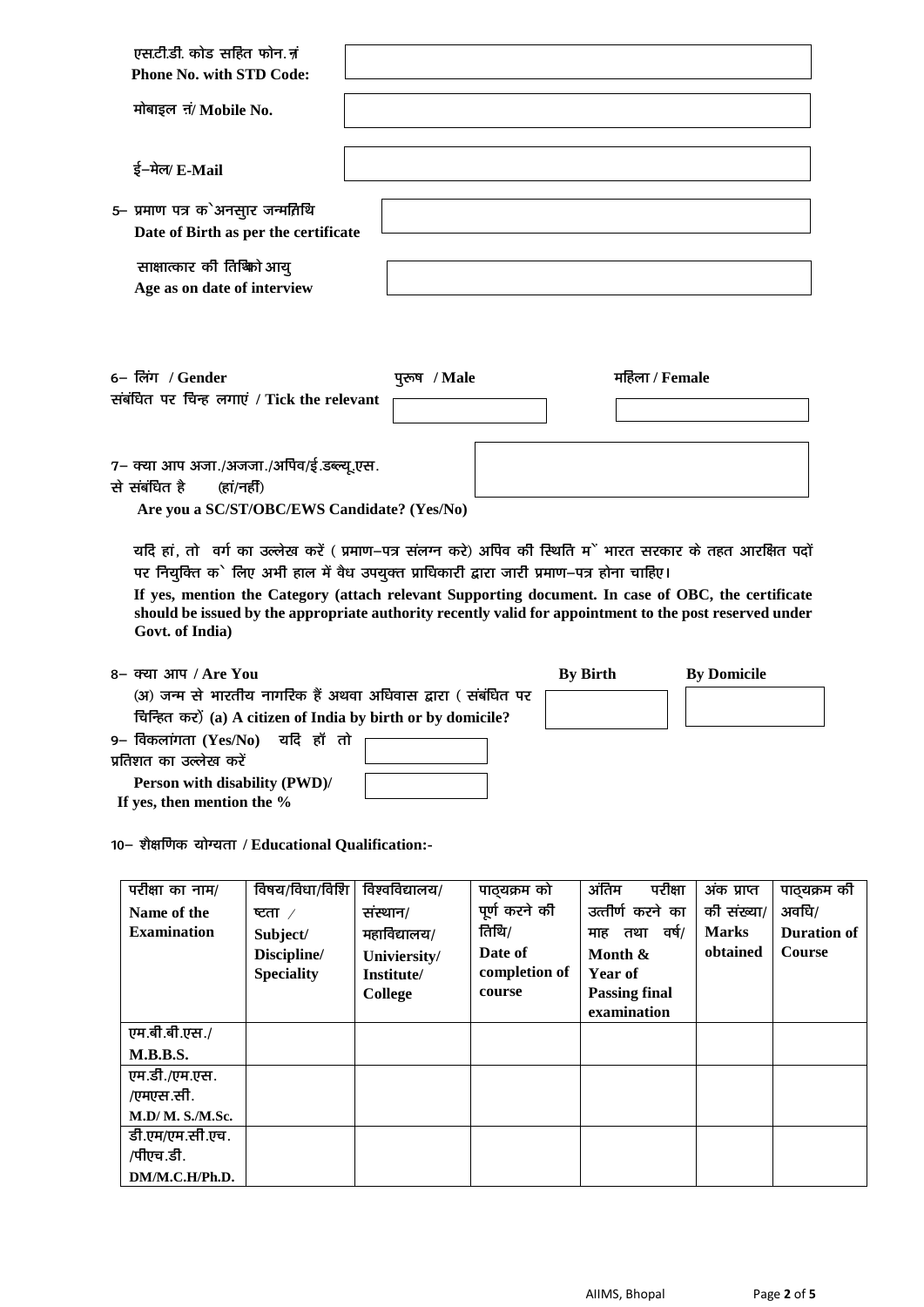(कृपया संबंधित उपाधियों को चिन्हित कर) /(Please tick the relevant Degrees)

| संगठन<br>का  | सेवा ग्रहण     | सेवा छोडन`        | धारित              | आप<br>क्या                   | की<br>प्रकृति<br>कार्य  | पे–बैंड एवं       |
|--------------|----------------|-------------------|--------------------|------------------------------|-------------------------|-------------------|
| नाम/ Name of | करने की        | की तारीख $\angle$ | पद का              | तदर्थ $\,/\,$ संविदा $\,/\,$ | (शिक्षक / शोध)या        | वेतन ∕<br>मल      |
| the          | तारीख $\angle$ | <b>Date</b><br>of | नाम $\overline{A}$ | नियमित आधार पर               | रोगी<br>उपचार) $\angle$ | लेवल $\angle$ Pay |
| Organization | Date of        | leaving           | <b>Name</b>        | है/ Whether on               | Nature of work          | Band and          |
|              | Joining        |                   | of the             | Adhoc/                       | (Teaching,              | present           |
|              |                |                   | post               | Contract/                    | <b>Research or</b>      | <b>basic</b>      |
|              |                |                   |                    | Regular                      | patient care            | pay/Level         |
|              |                |                   |                    |                              |                         |                   |
|              |                |                   |                    |                              |                         |                   |
|              |                |                   |                    |                              |                         |                   |
|              |                |                   |                    |                              |                         |                   |

11- स्नातकोत्तर अनुभव / Post PG Experience:-

 $12-$  यदि कोई शोध कार्य का अनुभव तथा प्रकाशित सामग्री उपलब्ध है तो विवरण सहित उसका पुनमर्द, ण संलग्न करें / **Experience of** 

Research work and available published material, if any, mention the details and enclose reprint thereof:-

13- प्रकाशन एवं अनुसंधान कार्य (केवल संख्या दें) / Publication and Research Work (numbers only):-

|                                | प्रकाशित $\angle$ | प्रकाशनाधीन $\hspace{0.1em}/\hspace{0.1em}$ | प्रथम                                                                |
|--------------------------------|-------------------|---------------------------------------------|----------------------------------------------------------------------|
|                                | <b>Published</b>  | <b>Under Publication</b>                    | लेखक/अभिव्यक्ति/लेखक $\hspace{.1cm}\rule{1.5pt}{1.5mm}\hspace{.1cm}$ |
|                                |                   |                                             | 1 <sup>st</sup> Author/ Communication                                |
|                                |                   |                                             | <b>Author</b>                                                        |
| 1– अनुसंधान पत्र / Research    |                   |                                             |                                                                      |
| Paper                          |                   |                                             |                                                                      |
| (क) <b>सूचीबद्ध पत्रिकाएं</b>  |                   |                                             |                                                                      |
| (a) Indexed Journals           |                   |                                             |                                                                      |
| (ख) गैर–सूचीबद्ध पत्रिकाएं     |                   |                                             |                                                                      |
| (b) Non-Indexed Journals       |                   |                                             |                                                                      |
| 2– पुस्तकें $\angle$ Books     |                   |                                             |                                                                      |
| (क) पाठ् <b>यक्रम पुस्तकें</b> |                   |                                             |                                                                      |
| <b>Text Books</b><br>(a)       |                   |                                             |                                                                      |
| (ख) <b>सम्पादित पुस्तकें</b>   |                   |                                             |                                                                      |
| (b) Edited Books               |                   |                                             |                                                                      |
| $($ ग) शैक्षणिक पुस्तकें       |                   |                                             |                                                                      |
| (c) Educational Books          |                   |                                             |                                                                      |
| 3- पुस्तकों में अध्याय         |                   |                                             |                                                                      |
| <b>Chapter in Books</b>        |                   |                                             |                                                                      |
|                                |                   |                                             |                                                                      |
| $4-$ सार / Abstracts           |                   |                                             |                                                                      |
| (क) <b>सूचीबद्ध पत्रिकाएं</b>  |                   |                                             |                                                                      |
| (a) Indexed Journals           |                   |                                             |                                                                      |
| (ख) गैर–सूचीबद्ध पत्रिकाएं     |                   |                                             |                                                                      |
| (b) Non-Indexed Journals       |                   |                                             |                                                                      |

उपर्युक्त कथनों की पुष्टि मं` प्रकाशनों की सूची संलग्न करें

List of publications in support of the aforesaid figures should be enclosed.

14– मुख्य अन्वेषक के रूप म<sup>ें</sup> अनुसंघान परियोजनाएं / Projects as Chief Investigator:-

| निधि का           | वर्षे | राशि ,              |
|-------------------|-------|---------------------|
| ` स्त्रोत ,       | Year  | कल                  |
| Source of funding |       | <b>Total Amount</b> |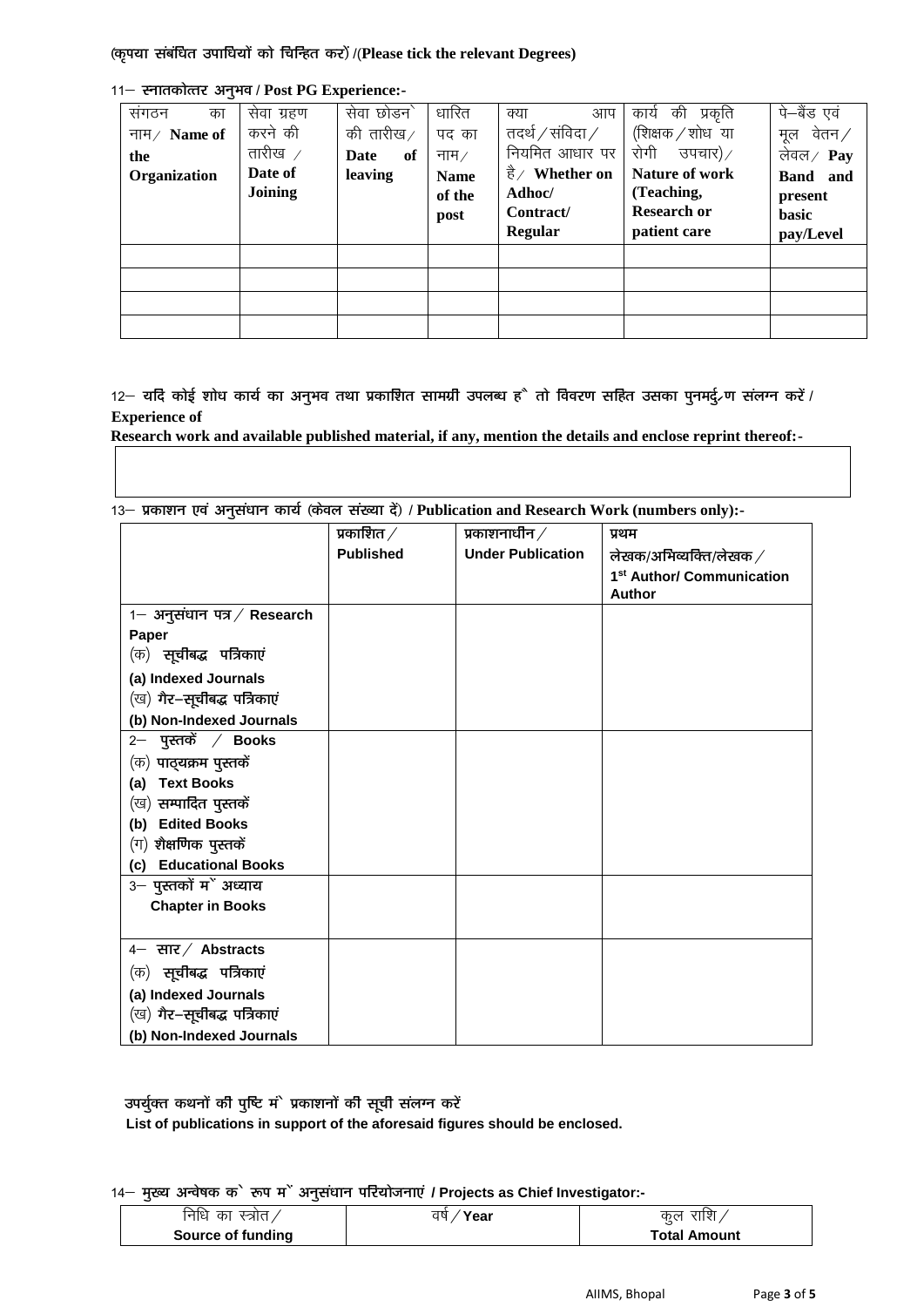15 - व्यवसायिक निकायों के पुरस्कार, छात्रवृत्तियां एवं सदस्यता / Award, fellowship and membership of professional bodies:-

16– राष्ट्रीय निकायों एवं संस्थानों में सूचीबद्ध अंतर्राष्ट्रीय पत्रिकाओं के संपादकीय मंडलों/पुनरीक्षा समितियों की सदस्यता / Membership of Editorial boards of indexed international journals/Review Committees at national bodies and Institutions:-

17– सेवाः नई युनिट/विशिष्टता/प्रयोगशाला/सुविधा/कार्यक्रम के विकास हेत् किया गया योगदान/विकसित की गई चिकित्सकीय अथवा नैदानिक प्रक्रियाएं अथवा लिए गए पेटन्ट (साक्ष्य संलग्न करें) / Service: [Contributions made towards the development of new unit/specialty/laboratory/facility/ programs/ therapeutic or diagnostic or diagnostic procedures developed or patens taken (enclosed evidence)]:-

18 – सामदायिक तथा राष्ट्रीय कार्यक्रमों में योगदान / Contributions in community & national programmes :-

19– अध्यापन तथा अनुसंधान क` किए गए अपने विशिष्ट योगदान के बारे म` 200 शब्दों में उल्लेख करें / Describe your most notable

contribution in Teaching and Research in 200 words:-

20– आपकी राय में संस्थान के लिए 10 प्राथमिकता वाले अपेक्षित क्षेत्र / In your understandings, top 10 priority required areas for the Institute.-